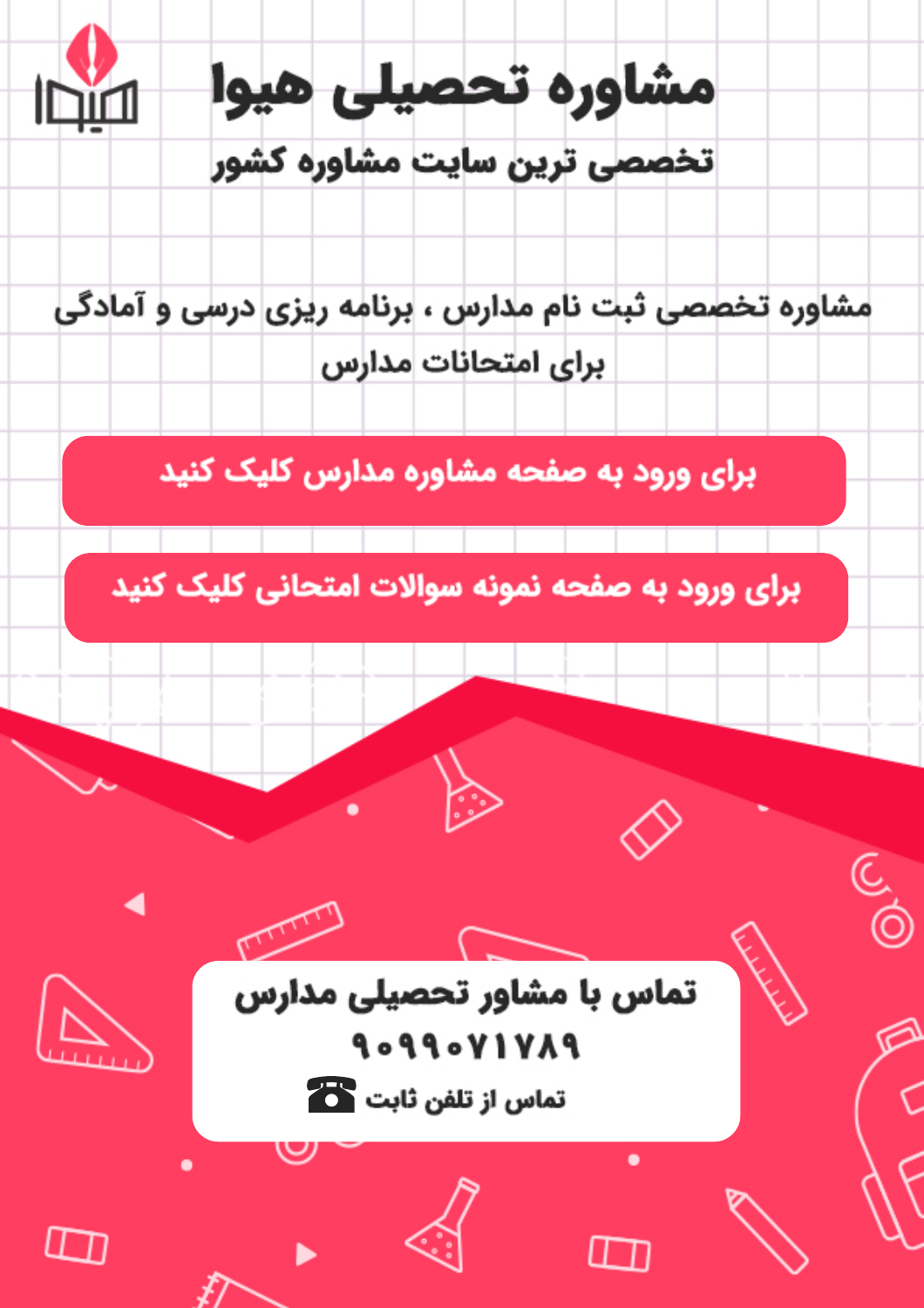|      |                                                                                |  |                   | باسمه تعالى                    |          |                                                         |                                                                                                  |   |
|------|--------------------------------------------------------------------------------|--|-------------------|--------------------------------|----------|---------------------------------------------------------|--------------------------------------------------------------------------------------------------|---|
|      | تعداد صفحات :٧                                                                 |  | ساعت شروع : ٨ صبح | علوم تجربي                     |          |                                                         | سؤالات امتحان نهایی درس : زبان انگلیسی (۳)   رشته : ریاضی فیزیک –                                |   |
|      | پایه دوازدهم دورهٔ دوم متوسطه     مدت امتحان : ۱۲۰ دقیقه                       |  |                   |                                |          |                                                         | تاريخ امتحان: ۹۹/۰۴/۰۵ قطعي الله و نام خانوادگي :                                                |   |
|      | مرکز سنجش و پایش کیفیت آموزشی<br>http://aee.medu.ir                            |  |                   |                                |          | دانش آموزان روزانه سراسرکشور در نوبت خرداد ماه سال ۱۳۹۹ |                                                                                                  |   |
| نمره | سؤالات (پاسخ نامه دارد)                                                        |  |                   |                                |          | ارديف                                                   |                                                                                                  |   |
| ٣    | <b>Listening</b>                                                               |  |                   |                                |          |                                                         | دانش آموز عزیز به فایل صوتی شماره ۱ به دقت گوش دهید و سپس به سوالات به شکل خواسته شده پاسخ دهید. | 1 |
|      | 1. The man has taken the laptop to the computer shop.                          |  |                   |                                | a)True   | b) False                                                |                                                                                                  |   |
|      | 2. She wants to hit someone in the head.                                       |  |                   |                                | a)True   | b) False                                                |                                                                                                  |   |
|      |                                                                                |  |                   |                                |          |                                                         |                                                                                                  |   |
|      | 4. Why does the woman want to throw the laptop out the window? Because         |  |                   |                                |          |                                                         |                                                                                                  |   |
| ٣    |                                                                                |  |                   |                                |          |                                                         | دانش آموز عزیز به فایل صوتی شماره ۲ به دقت گوش دهید و سپس به سوالات به شکل خواسته شده پاسخ دهید. | ۲ |
|      | 5. What is the woman doing?                                                    |  |                   |                                |          |                                                         |                                                                                                  |   |
|      | a. She is trying to imagine.                                                   |  |                   |                                |          | b. She is trying to invite somebody.                    |                                                                                                  |   |
|      | c. She is working on her invention.<br>d. She is cooking food.                 |  |                   |                                |          |                                                         |                                                                                                  |   |
|      | 6. Which one is <b>not</b> mentioned in the dialog you heard?                  |  |                   |                                |          |                                                         |                                                                                                  |   |
|      | a. energy source                                                               |  | b. fuel           | c. coal                        |          | d. renewable energy                                     |                                                                                                  |   |
|      | 7. The woman thinks recycling unwanted food to fuel will happen in the future. |  |                   |                                |          |                                                         |                                                                                                  |   |
|      | a)True<br>b) False                                                             |  |                   |                                |          |                                                         |                                                                                                  |   |
|      | 8. The man thinks that the woman is doing something new.                       |  |                   |                                |          |                                                         |                                                                                                  |   |
|      | b) False<br>a)True                                                             |  |                   |                                |          |                                                         |                                                                                                  |   |
|      | 9. Does the man like the smell?                                                |  |                   |                                |          |                                                         |                                                                                                  |   |
|      | 10. Does the man appreciate the woman's job?                                   |  |                   |                                |          |                                                         |                                                                                                  |   |
| ۴    |                                                                                |  |                   |                                |          |                                                         | دانش آموز عزیز به فایل صوتی شماره ۳ به دقت گوش دهید و سپس به سوالات به شکل خواسته شده پاسخ دهید. | ٣ |
|      | 11. The man is working alone now.                                              |  |                   | a)True                         | b) False |                                                         |                                                                                                  |   |
|      | 12. The man likes the new environment.                                         |  |                   | a)True                         | b) False |                                                         |                                                                                                  |   |
|      |                                                                                |  |                   |                                |          |                                                         |                                                                                                  |   |
|      |                                                                                |  |                   |                                |          |                                                         |                                                                                                  |   |
|      | 15. What was his idea about working in a team environment a year ago?          |  |                   |                                |          |                                                         |                                                                                                  |   |
|      |                                                                                |  |                   | «ادامه ی سؤالات در صفحه ی دوم» |          |                                                         |                                                                                                  |   |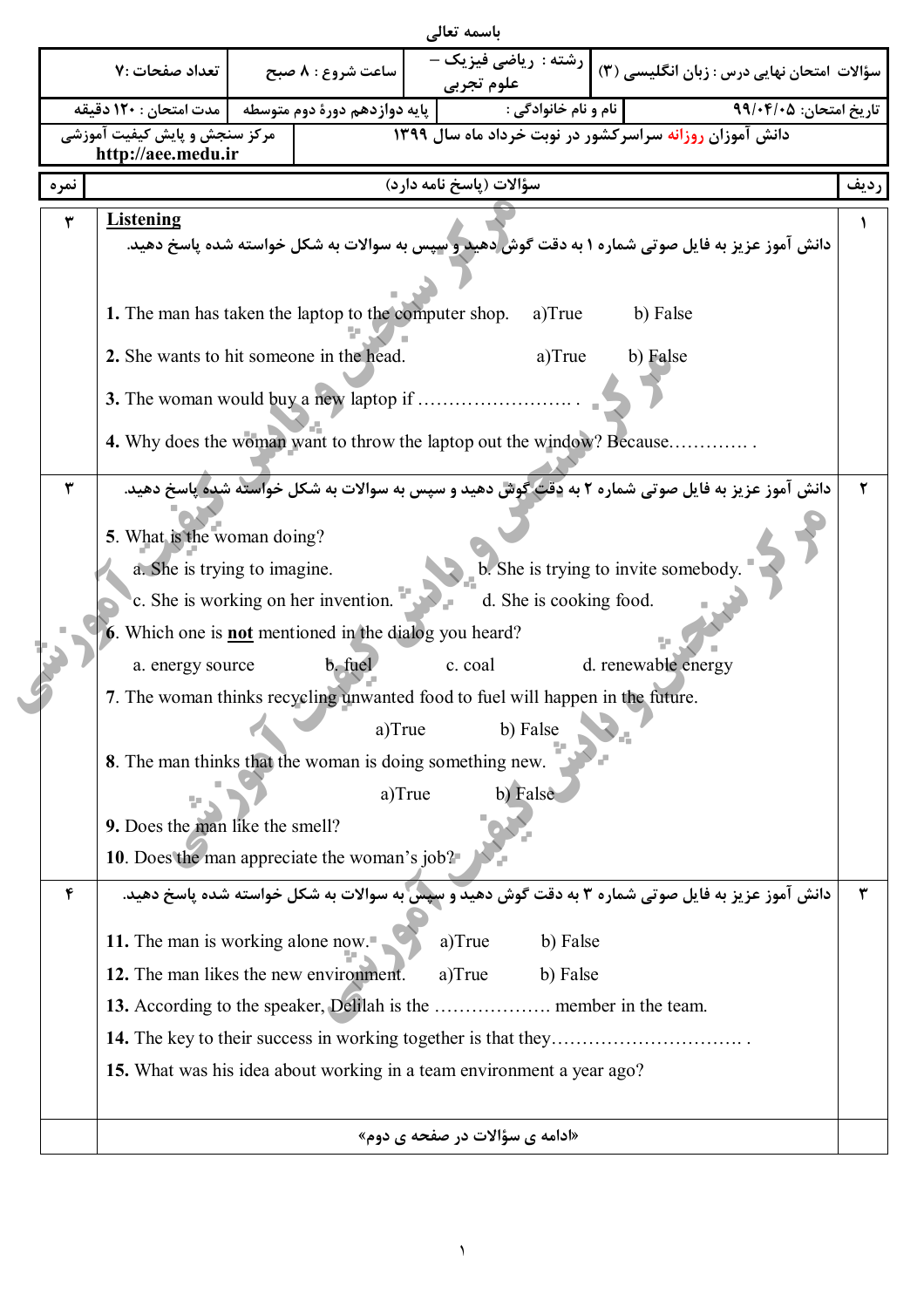|                                                        |                                                                                                                                                                                                                                                                                                                                                                                                                                                                                                                                                                                        |         |                                                  | باسمه تعالى                                                                      |                        |                                                     |   |
|--------------------------------------------------------|----------------------------------------------------------------------------------------------------------------------------------------------------------------------------------------------------------------------------------------------------------------------------------------------------------------------------------------------------------------------------------------------------------------------------------------------------------------------------------------------------------------------------------------------------------------------------------------|---------|--------------------------------------------------|----------------------------------------------------------------------------------|------------------------|-----------------------------------------------------|---|
|                                                        | تعداد صفحات :٧                                                                                                                                                                                                                                                                                                                                                                                                                                                                                                                                                                         |         | ساعت شروع : ٨ صبح                                | سؤالات امتحان نهایی درس : زبان انگلیسی (۳)   رشته :  ریاضی فیزیک –<br>علوم تجربى |                        |                                                     |   |
| پایه دوازدهم دورهٔ دوم متوسطه   مدت امتحان : ۱۲۰ دقیقه |                                                                                                                                                                                                                                                                                                                                                                                                                                                                                                                                                                                        |         | ا نام و نام خانوادگی :<br>تاريخ امتحان: ۹۹/۰۴/۰۵ |                                                                                  |                        |                                                     |   |
|                                                        | مرکز سنجش و پایش کیفیت آموزشی<br>http://aee.medu.ir                                                                                                                                                                                                                                                                                                                                                                                                                                                                                                                                    |         |                                                  | دانش آموزان روزانه سراسرکشور در نوبت خرداد ماه سال ۱۳۹۹                          |                        |                                                     |   |
| نمره                                                   | سؤالات (ياسخ نامه دارد)                                                                                                                                                                                                                                                                                                                                                                                                                                                                                                                                                                |         |                                                  |                                                                                  | رديف                   |                                                     |   |
| ۲                                                      | <b>Vocabulary</b><br>با توجه به تصاویر داده شده،جملات زیر را بخوانید وجمله مناسب برای هر تصویر را انتخاب کنید.(یک جمله اضافی است)                                                                                                                                                                                                                                                                                                                                                                                                                                                      |         |                                                  |                                                                                  |                        |                                                     | ۴ |
|                                                        |                                                                                                                                                                                                                                                                                                                                                                                                                                                                                                                                                                                        |         | <b>File : 2 12</b>                               |                                                                                  |                        |                                                     |   |
|                                                        | (16)                                                                                                                                                                                                                                                                                                                                                                                                                                                                                                                                                                                   |         | (17)                                             | (18)                                                                             |                        | (19)                                                |   |
| $1/\Delta$                                             | a. Taking people's temperature can help them fight the coronavirus.<br>b. If you focus the sun's rays through a magnifying glass on a dry leaf, it will start to burn.<br>c. Teenagers who help others are more successful in life.<br>d. Wind tower is a type of natural air cooling system.<br>e. John couldn't figure out what the teacher was talking about.<br>جملات زیر را با کلمات داده شده کامل کنید.( یک کلمه اضافی است.)<br>suppose, honored, demand, overcome<br><b>20.</b> Elders feel  when we appreciate them.<br>22. Let us  for a moment that the news is really true. |         |                                                  |                                                                                  |                        |                                                     | ۵ |
| $1/\Delta$                                             | جملات زیر را با کلمه ای مناسب از دانش خود کامل کنید.<br>23. Dictionaries are usually in three levels: elementary, $i$ - - - - - - - - - - and advanced.<br>24. The factory could $r - - - -$ -most of its workers with robots two years ago.<br>25. The two words at the top of each page of a dictionary are called $g - - -$ words.                                                                                                                                                                                                                                                  |         |                                                  |                                                                                  |                        | ۶                                                   |   |
| ٢                                                      | <u>Grammar</u>                                                                                                                                                                                                                                                                                                                                                                                                                                                                                                                                                                         |         |                                                  |                                                                                  |                        |                                                     | ۷ |
|                                                        | a) which<br>a) endanger                                                                                                                                                                                                                                                                                                                                                                                                                                                                                                                                                                | b) when | b) endangering                                   | c) whom<br>c) endangered                                                         | d) whose<br>d) dangers | پاسخ صحیح را از بین گزینه های داده شده انتخاب کنید. |   |
|                                                        | «ادامه ی سؤالات در صفحه ی سوم»                                                                                                                                                                                                                                                                                                                                                                                                                                                                                                                                                         |         |                                                  |                                                                                  |                        |                                                     |   |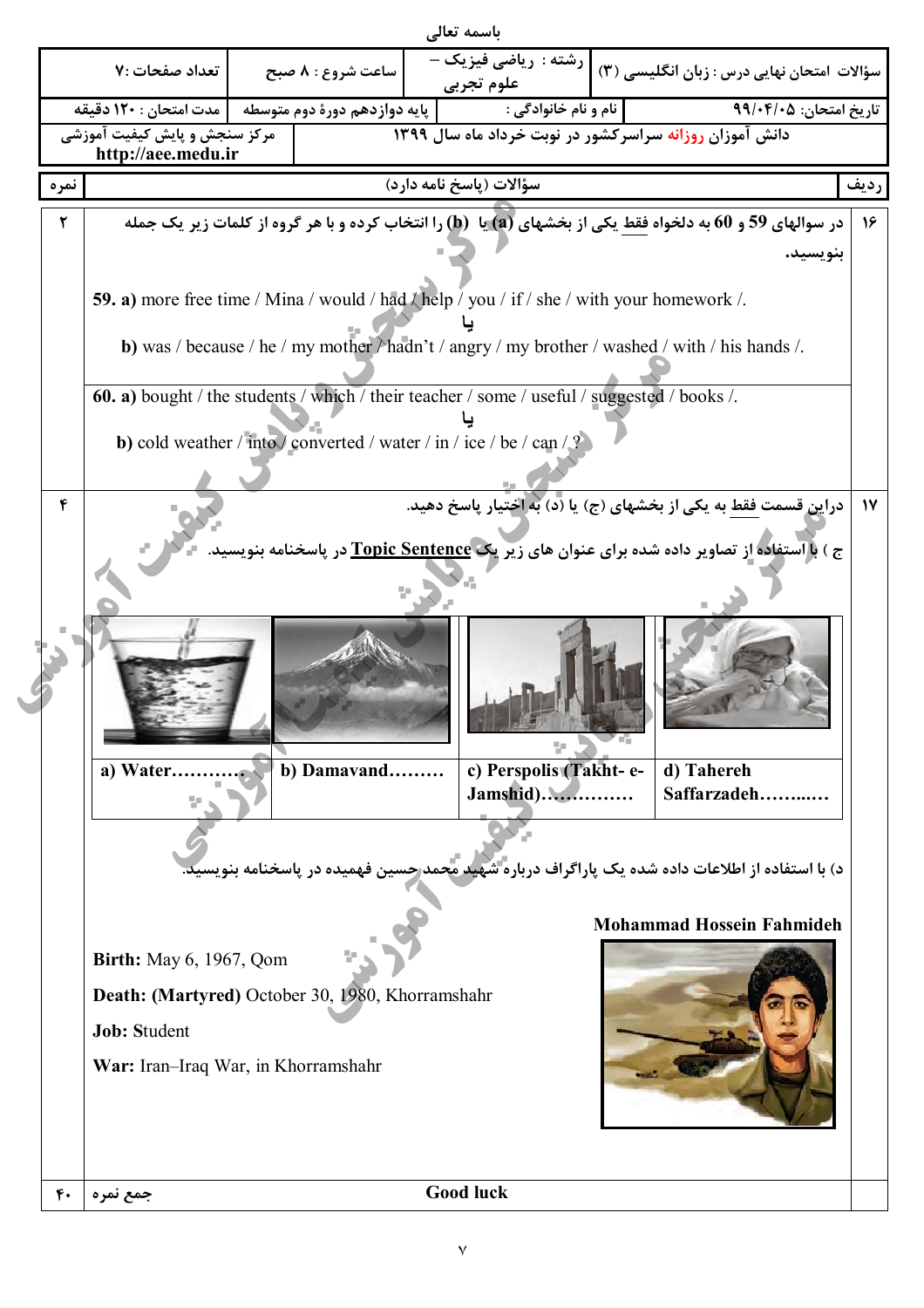|  | باسمه تعالہ |
|--|-------------|
|--|-------------|

|               | رشته: ریاضی فیزیک - علوم تجربی                                                                     |                                   | راهنمای تصحیح امتحان نهایی درس: زبان انگلیسی (۳) |                                                                                                           |               |  |  |
|---------------|----------------------------------------------------------------------------------------------------|-----------------------------------|--------------------------------------------------|-----------------------------------------------------------------------------------------------------------|---------------|--|--|
|               | تاريخ امتحان : ١٣٩٩/٠۴/٠۵                                                                          |                                   |                                                  | يايه دوازدهم دورهٔ دوم متوسطه                                                                             |               |  |  |
|               | مرکز سنجش و پایش کیفیت آموزشی<br>http://aee.medu.ir                                                |                                   |                                                  | دانش آموزان روزانه سراسر کشور خرداد ماه سال ۱۳۹۹                                                          |               |  |  |
| نمر ہ         |                                                                                                    |                                   | راهنماي تصحيح                                    |                                                                                                           | ر د يف        |  |  |
|               |                                                                                                    | با سلام خدمت همکاران محترم        |                                                  |                                                                                                           |               |  |  |
|               |                                                                                                    |                                   |                                                  | سوال ۱ و ۲ هر کدام (۱۵)، نمره سوال ۳ و ۴ هر کدام ۱ نمره.                                                  | $\lambda$     |  |  |
| ٣             | $\lambda$ . False (b) $\lambda$ . False (b)                                                        |                                   |                                                  |                                                                                                           |               |  |  |
|               | r. she had the money.                                                                              |                                   |                                                  |                                                                                                           |               |  |  |
|               | r. Because it is so slow.                                                                          |                                   |                                                  |                                                                                                           |               |  |  |
|               |                                                                                                    |                                   |                                                  | سوال ۵ تا ۱۰ هر کدام (۵/۰) نمره.                                                                          | ٢             |  |  |
| ٣             | $\Delta. (c)$ $\qquad$ $\ell. (c)$ $\qquad$ $\vee.$ True (a)                                       | $\lambda$ . False (b)             |                                                  |                                                                                                           |               |  |  |
|               | 9. No, he doesn't like it.                                                                         |                                   |                                                  |                                                                                                           |               |  |  |
|               | 1. No, he doesn't appreciate the woman's job.                                                      |                                   |                                                  |                                                                                                           |               |  |  |
| ۴             |                                                                                                    |                                   |                                                  | سوال ١١ و١٢ هر كدام (٠/٥) نمره سوال ١٣ تا ١٥ هر كدام ١ نمره.                                              | ٣             |  |  |
|               | $\mathcal{N}$ . False (b) $\mathcal{N}$ . True (a)                                                 |                                   |                                                  |                                                                                                           |               |  |  |
|               | <b>IF.</b> creative                                                                                |                                   |                                                  | در این بخش هرکلمه ای هم که به نوعی به پاسخ اشاره کند صحیح است.                                            |               |  |  |
|               | <b>19.</b> respect each other's abilities.                                                         |                                   |                                                  |                                                                                                           |               |  |  |
|               | 14. He didn't enjoy working in a team environment a year ago.                                      |                                   |                                                  |                                                                                                           |               |  |  |
| $\mathbf{r}$  |                                                                                                    |                                   |                                                  | سوال ۱۶ تا ۱۹ هر کدام (۵/.) نمره                                                                          | ۴             |  |  |
|               | 19. (d)<br>$W_{\epsilon}(\mathbf{e})$                                                              |                                   | $\mathcal{N}(\mathbf{b})$                        | $\mathcal{N}(\mathbf{a})$                                                                                 |               |  |  |
| $1/\Delta$    |                                                                                                    |                                   |                                                  | هر کلمه صحیح (۱۵). نمره                                                                                   | ۵             |  |  |
| $1/\Delta$    | ۲۰. honored                                                                                        | ۲۱. overcome                      | <b>TT.</b> suppose                               | هر پاسخ صحیح (۵/.) نمره                                                                                   |               |  |  |
|               | <b>٢٣.</b> intermediate                                                                            | $\overline{\mathsf{Y}}$ . replace | To. guide                                        |                                                                                                           | ≻             |  |  |
| ٢             |                                                                                                    |                                   |                                                  | هر ياسخ صحيح(۵/.) نمره                                                                                    | ۷             |  |  |
|               | $\mathsf{Y} \mathsf{V} \mathsf{.} \mathsf{(b)}$<br>$\mathbf{Y}$ . (c)                              |                                   | $\uparrow \uparrow \uparrow$ . (d)               | $\mathbf{Y}$ . (b)                                                                                        |               |  |  |
| $\mathcal{L}$ |                                                                                                    |                                   |                                                  | پاسخ صحیح ۱ نمره.( همکاران گرامی دانش اموز باید which را به همراه یک عبارت دارای فعل را در ادامه بنویسد.) | ۸             |  |  |
|               | ( در این قسمت اگر جمله یا عبارتی بنویسد که مفهوم را برساند نمره کامل لحاظ گردد)                    |                                   |                                                  |                                                                                                           |               |  |  |
|               | $\mathbf{r}$ . which                                                                               |                                   |                                                  |                                                                                                           |               |  |  |
| ٢             | $(\cdot/\circ)$<br>$(\cdot/\circ)$                                                                 |                                   |                                                  | هر ياسخ صحيح (٥/.) نمره                                                                                   | ٩             |  |  |
|               | ۳۱. have been invited                                                                              | <b>TT. was said</b>               | <b>TT.</b> decides                               | <b>TF.</b> might/would /could choose                                                                      |               |  |  |
|               |                                                                                                    |                                   |                                                  | پاسخ صحیح سؤالات شماره ۳۵تا ۳۸ هر کدام (۰/۵) نمره و سوالات۳۹ و ۴۰ هر کدام ۱ نمره                          | $\mathcal{L}$ |  |  |
|               | $\forall$ Y. (b) False<br>۳۸. (a) True<br>$\mathbf{Y}\mathbf{F}$ . (a)<br>$\mathbf{r}\Delta$ . (b) |                                   |                                                  |                                                                                                           |               |  |  |
| ۴             | <b>TA.</b> English is easier for French people to learn because it is very similar to French       |                                   |                                                  |                                                                                                           |               |  |  |
|               | $(\cdot/\Delta)$<br>$(\cdot/\Delta)$                                                               |                                   |                                                  |                                                                                                           |               |  |  |
|               | F. Because they already use Chinese letters in their own language.                                 |                                   |                                                  |                                                                                                           |               |  |  |
|               | «ادامه در صفحه ی دوم»                                                                              |                                   |                                                  |                                                                                                           |               |  |  |